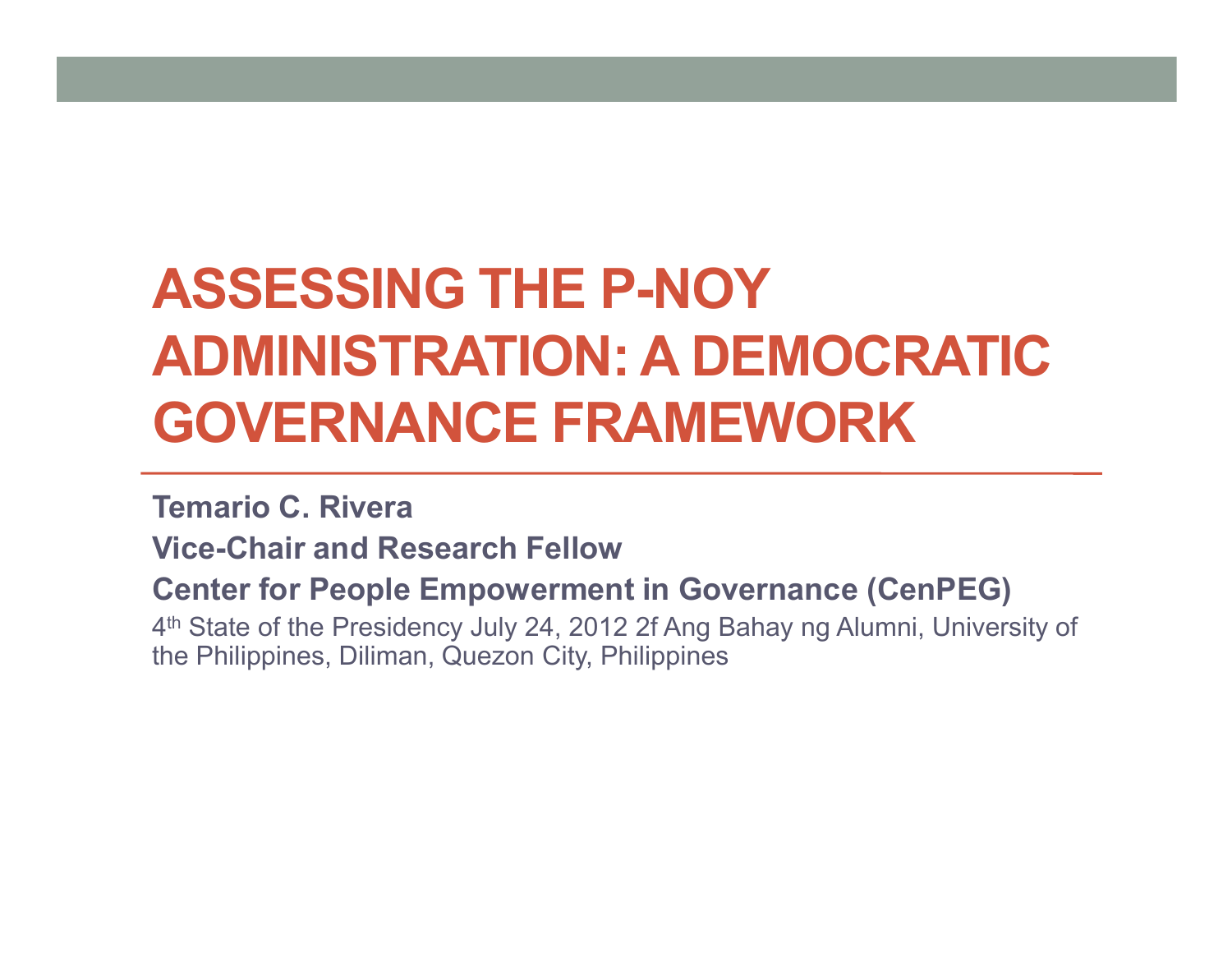## **Three Major Issues on Governance**



- • **Access to Power**: is the access to power democratic?
- Exercise o **Exercise of Power**: are those who exercise power sufficiently accountable to the people and legitimate agencies?
- Policy O **Policy Outcomes**: do policies yield results that significantly improve the quality of life of the people?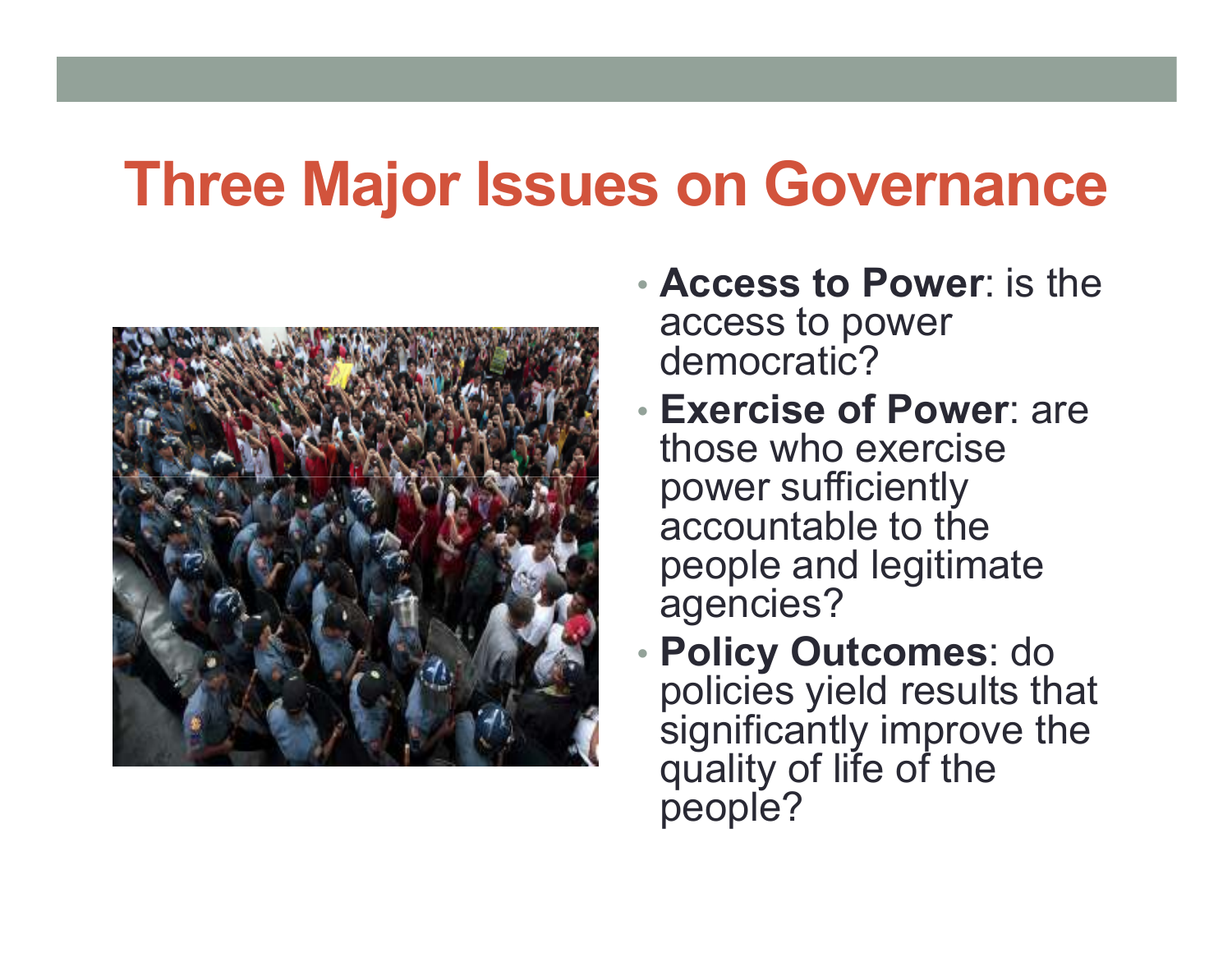### Undemocratic Access to Power

- **Elections that are not "free, fair, and competitive".**
- **Control of electoral exercises by political families.**
- **Concrete Policy Issues:**
- 1) Election Automation.
	- 2) Reform of the COMELEC.
	- 3) Electoral reforms to curb domination by political families.

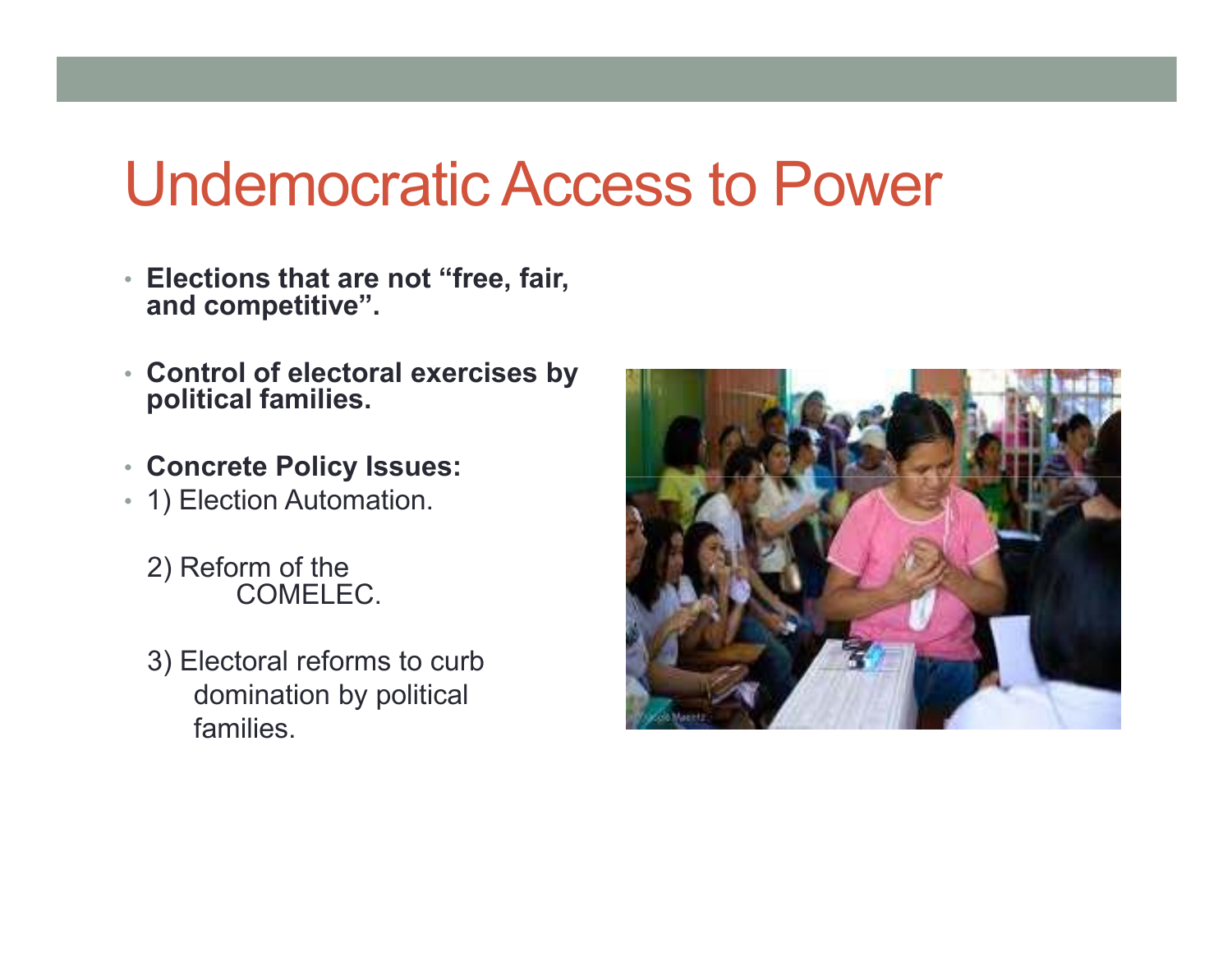### **Exercise of Power with Poor Accountability**



- • **Vertical Accountability**  through credible elections.
- • **Horizontal accountability** through inter-agency checks and balances.
- • **Social accountability**  through intervention of peoples' movements and civil society.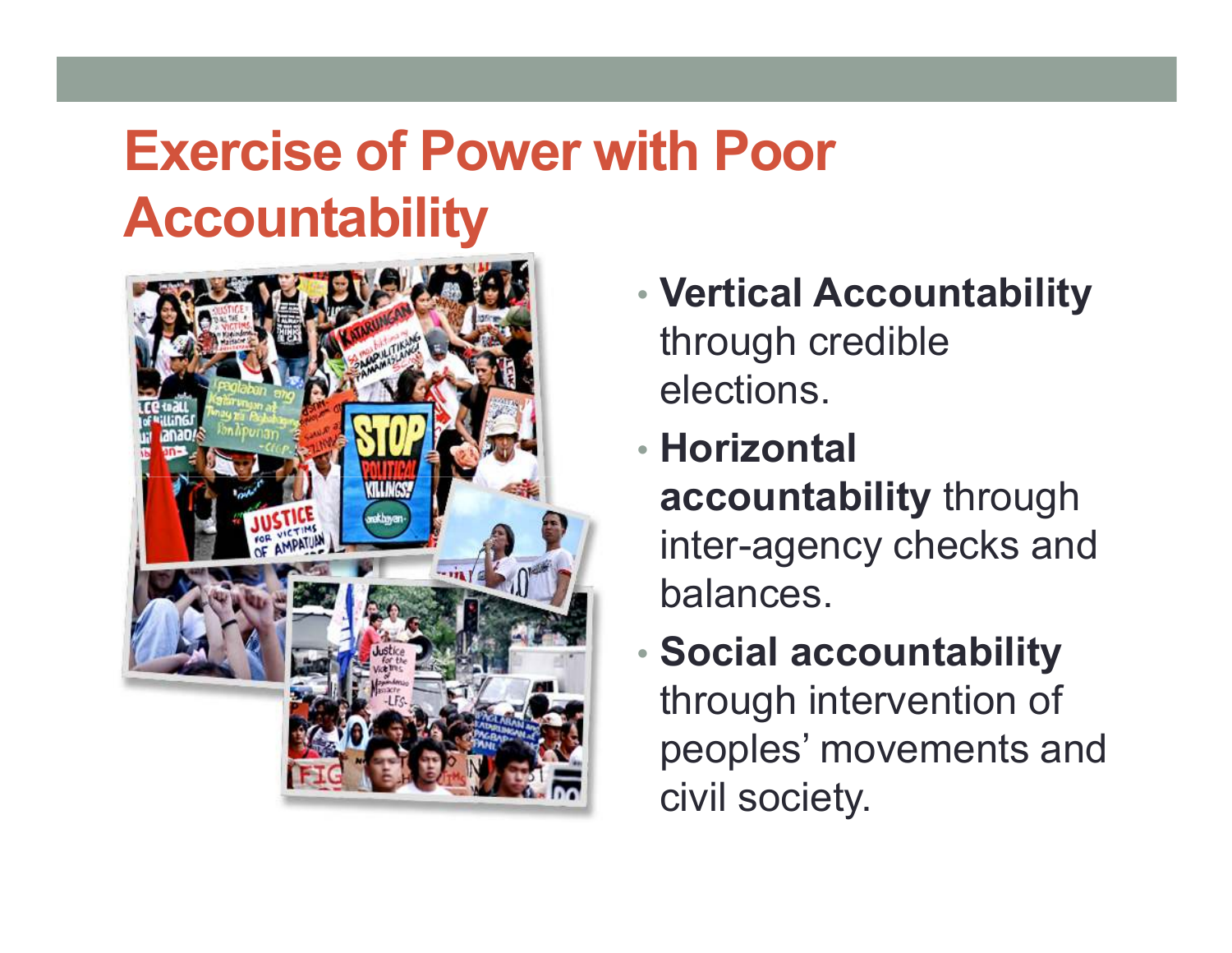#### Policy Issues on Improving Accountability.

- Checks and balances among key government agencies: executive-legislative-judicial relations and the role of constitutional bodies.
- The "anti -corruption campaign" of P-Noy. Necessary but not sufficient.
- Ending the tradition of impunity by public officials.
- Ensuring transparency and access to information: the Freedom of Information Act.